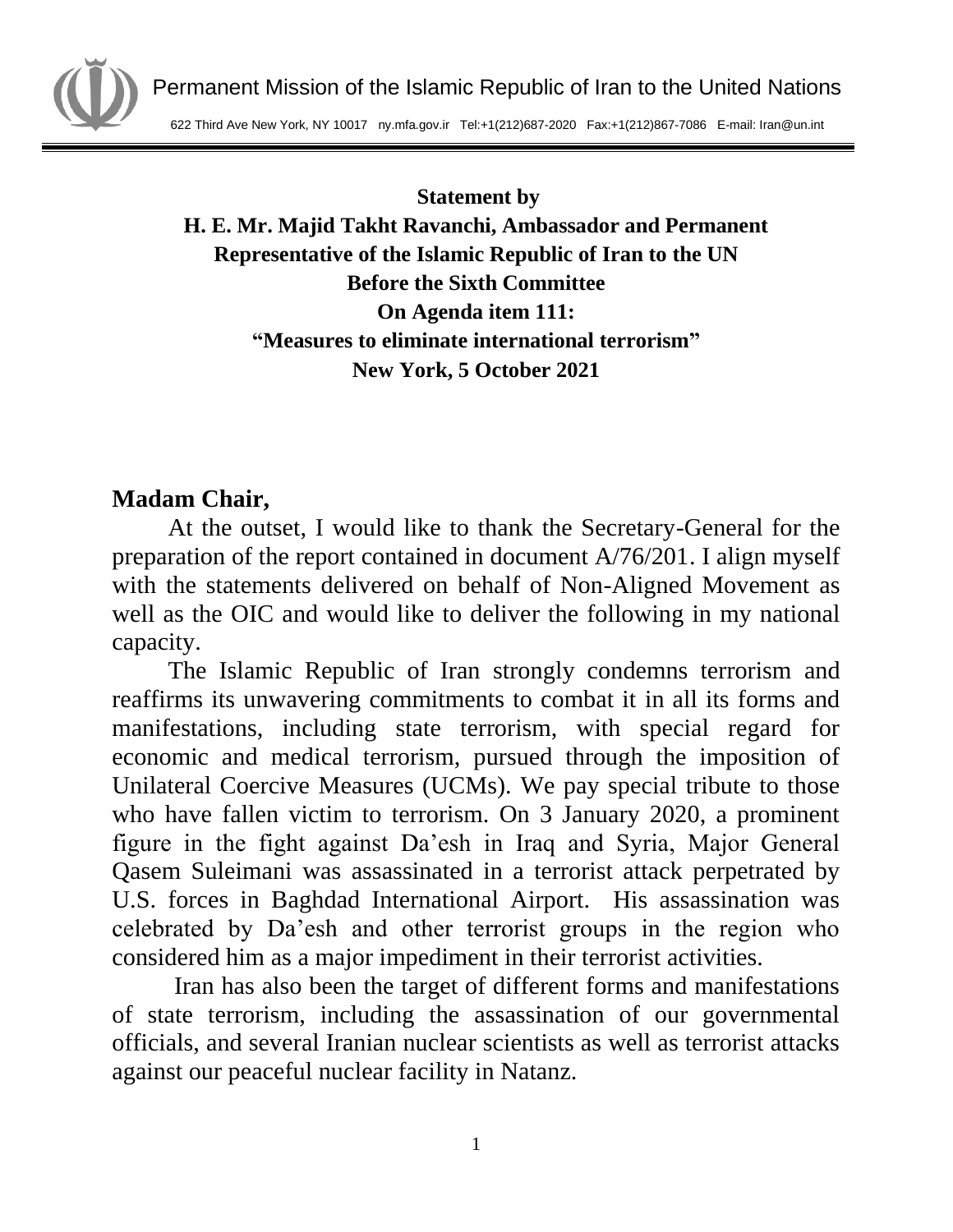

While emphasizing national ownership and leadership in combating terrorism, the Islamic Republic of Iran also recognizes the pivotal role of the General Assembly in this process.

In this regard, we welcome the successful conclusion of the  $7<sup>th</sup>$ review of the Global Counter Terrorism Strategy (GCTS) contained in resolution [A/75/291.](https://undocs.org/en/A/RES/75/291) Although the GCTS in its op 3 expressly "[s]tresses the importance of keeping the Strategy relevant and contemporary in the light of emerging new threats and evolving trends of international terrorism", regrettably, the current review has ignored to address some important emerging threats of terrorism since the last GCTS review. In the same vein, we also emphasize that countries which have been most affected by terrorism should be accorded a more prominent role in norm setting as well as in the leadership role in the fight against terrorism within the UN system and at the global level.

The Islamic Republic of Iran maintains the strong belief that terrorism can only be countered through international cooperation and by addressing its root causes. Socioeconomic problems, illegitimate military presence as well as foreign military intervention and occupation constitute the main sources of terrorism and violent extremism conducive to terrorism. However, I should highlight our longstanding legal position that any resistance against occupation and foreign intervention in the exercise of self-defense and the right to selfdetermination cannot be considered terrorism. A clear case in this regard is the struggle of the Palestinian people against the occupation of their territory by the Zionist Regime.

In line with the international commitments of all Member States to uphold the UN Charter, it is also our strong belief that under the pretext of fighting terrorism, no State has the right to commit acts of aggression, interfere in the internal affairs of other States or condone any and all flagrant violations of human rights and humanitarian law, such as torture, kidnapping, illegal detention, disappearance or extrajudicial execution and targeted killing.